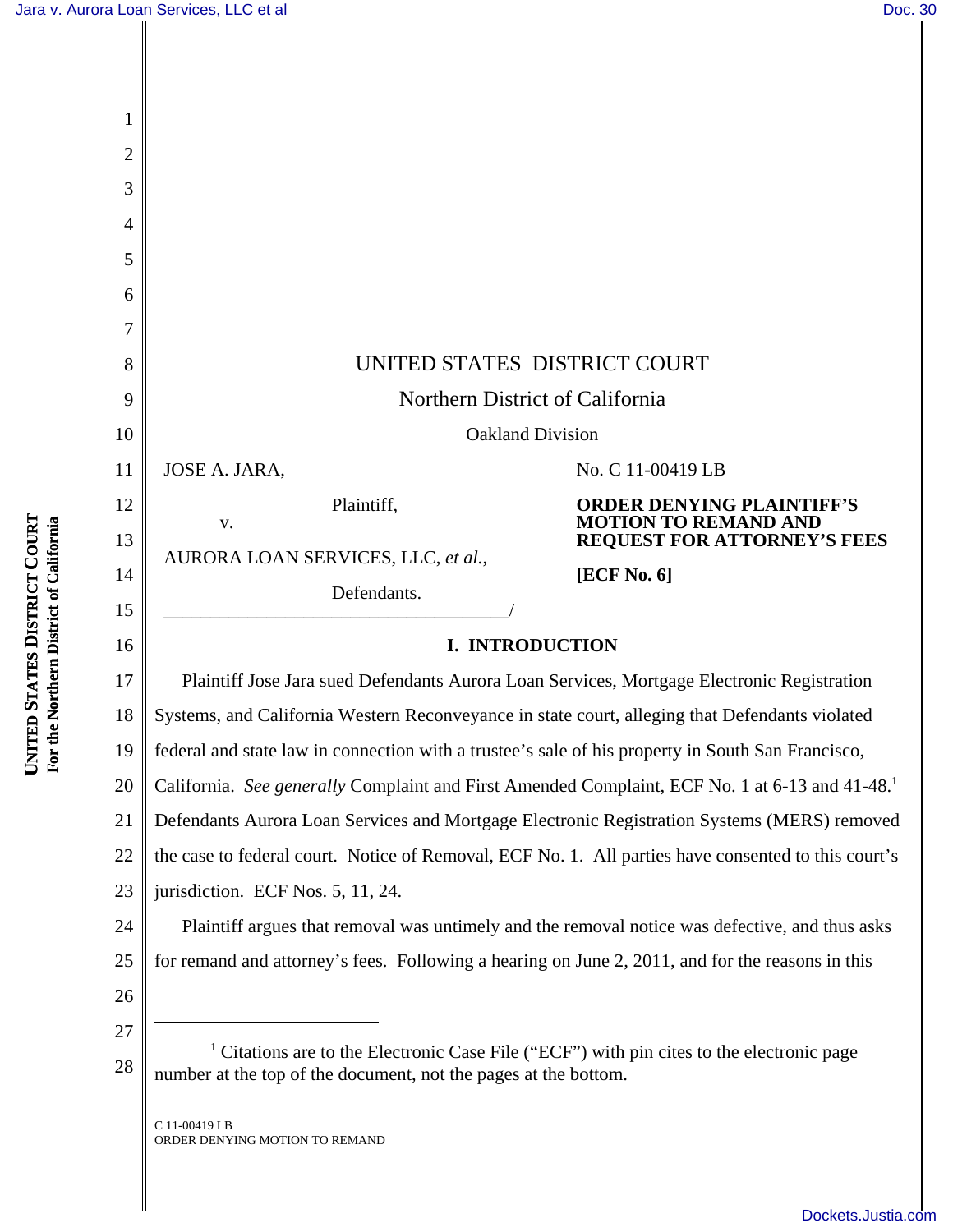1 order, the court holds that removal was timely and proper, denies remand, and denies attorney's fees.

2

## **II. FACTS**

3 4 5 6 7 8 9 10 11 12 13 14 15 16 There were two state actions about the foreclosure on Mr. Jara's South San Francisco property. The first was Aurora's unlawful detainer action against Mr. Jara in San Mateo Superior Court, civil case number CLJ 202481, to essentially enforce the trustee's sale of Mr. Jara's property to Aurora. *See* Jara's Motion to Consolidate State Cases, ECF No. 1 at 69. The second is Mr. Jara's complaint challenging that sale. He sued Aurora (licensed in California), MERS (a Delaware corporation), and California Western Reconveyance (licensed in California) in San Mateo in civil case number 500504. *See* Complaint, ECF No. 1 at 6-13; First Amended Complaint, ECF No. 1 at 41-48. Mr. Jara's complaint alleges violations of federal and state law based on Defendants' actions in recording a notice of default against the property and subsequently selling it at a trustee's sale. *See* First Amended Complaint, ECF No. 1 at 6-13 (alleging, among other things, that Aurora agreed to a loan modification, he was current in his loan payments, the notice of default was invalid, the sale violated identified federal laws, and MERS was an out-of-state corporation that could not effect a trustee's sale; for these reasons, the sale was invalid). This second case is the case that Defendants removed to federal court.

17 18 19 The time line and events in state court are relevant to understanding the parties' arguments about whether removal was timely or effective. The court discusses first what the record shows about service of the complaint and then what documents were filed as part of the removal.

#### 20 **A. Facts Relevant to Service and the Timing of Removal**

21 22 23 24 25 26 27 28 Aurora filed its state unlawful detainer complaint on October 5, 2010. *See* Motion to Remand, ECF No. 8 at 4. Mr. Jara filed his complaint in state court on November 10, 2010, *see* ECF No. 1 at 6, and simultaneously moved ex parte to have the state court shorten the time for a hearing to stay the unlawful detainer action and consolidate the two state cases. Ex Parte Application, ECF No. 16- 1 at 79; Patricia Turnage Declaration, ECF No. 7 at ¶ 3. At the November 10, 2010 hearing on the ex parte application, James Watson from the Endres Law Firm specially appeared for Aurora. Turnage Declaration, ECF No. 7 at ¶ 4; James Watson Declaration, ECF No. 16-3 at ¶ 2.

According to Plaintiff's counsel Ms. Turnage, the judge at the November 10 hearing granted the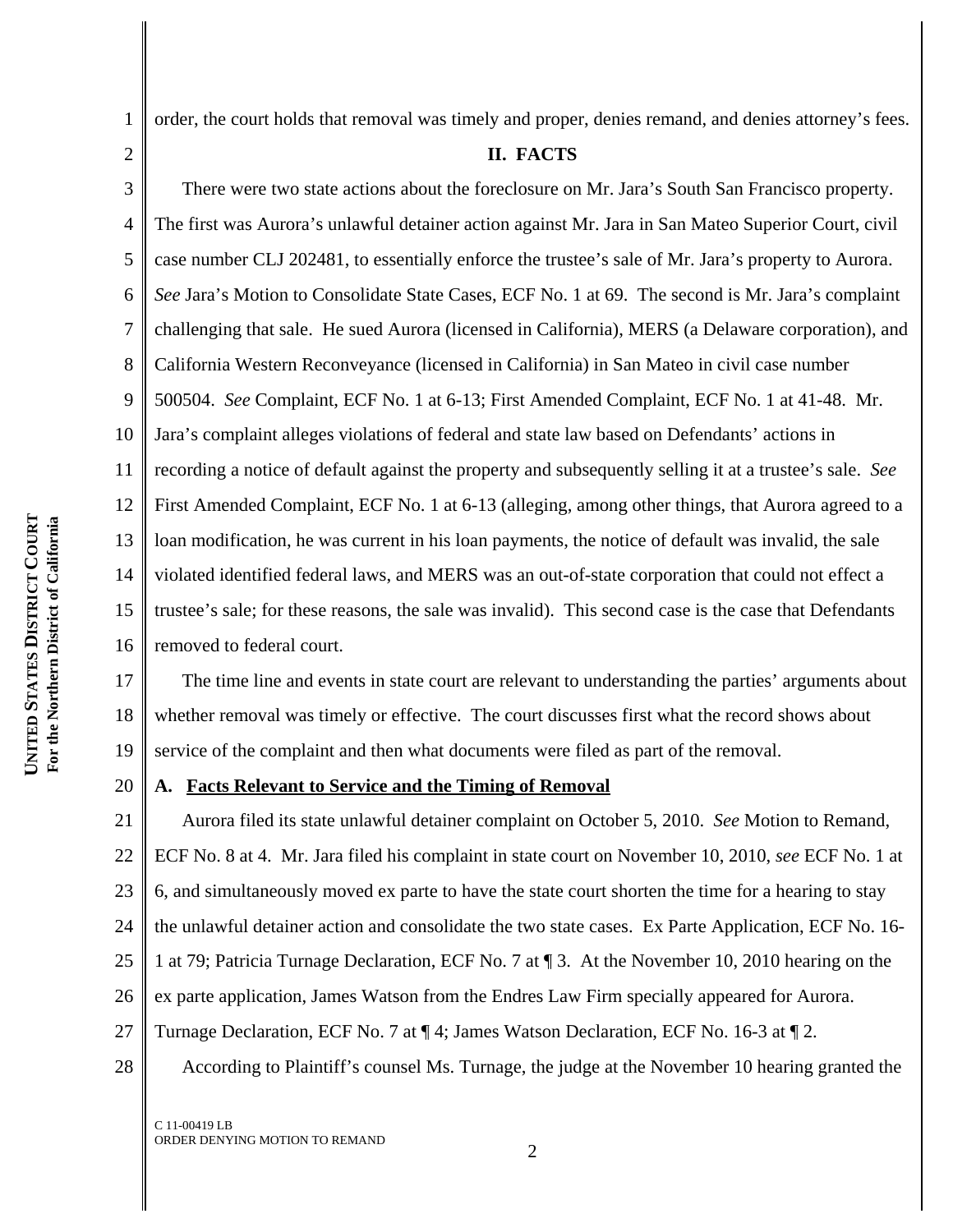1 2 3 4 5 6 motion to shorten time, set the motion to stay for November 23 before a law and motions judge, and ordered Mrs. Turnage to serve Aurora's counsel with the complaint by serving the Endres law firm by facsimile. Turnage Declaration, ECF No. 7 at ¶ 4; Patricia Turnage Supplemental Declaration, ECF No. 25 at ¶ 4. Ms. Turnage served the firm by fax at the fax number Mr. Watson gave her. Turner Declaration, ECF No. 7, ¶ 5; Turner Supplemental Declaration, ECF No. 25, ¶ 6 (Mr. Watson made no objection to this process). At the November 23 hearing on the motion to consolidate the cases and stay the unlawful detainer, Mr. Watson specially appeared again for Aurora. Watson Declaration, ECF No. 16-3 at ¶ 4. At the November 23, 2010 hearing, the superior court granted the motion to consolidate, stayed the unlawful detainer action, and ordered that Jara's complaint should proceed first. 11/23/10 Order, Case No. 500504, ECF No. 16-1 at 72-73 (Buchwald, J.).

19 20 21 22 23 24 25 26 27 28 At the hearing, Ms. Turnage advised the court that Mr. Jara might have a buyer for the property and asked the court to facilitate a discussion. Turnage Declaration, ECF No. 7 at ¶ 9. The court asked counsel (Ms. Turnage and Mr. Watson) to discuss the matter in the hall, and after the hearing, they discussed the possible third-party purchase in the hallway with Aurora's real estate broker. *Id.* at ¶¶ 9-10. Mr. Watson encouraged Ms. Turnage to speak with the broker. *Id.*, ¶ 10. The broker (named Mark) told her to talk with Aurora's attorneys further and said to contact Mr. Endres and the Endres law firm. *Id.*, ¶ 11; Turnage Supplemental Declaration, ECF No. 25, ¶ 9. Ms. Turnage followed up with Eric Fernandez at the Endres firm about the third party purchase, leaving a detailed message, but he did not return her call. Turnage Supplemental Declaration, ECF No. 25, ¶ 11. According to Mr. Watson, he only appeared at the November 10 and November 23 hearings regarding Aurora's unlawful detainer action, not regarding Jara's complaint. Watson Declaration, ECF No. 16-3, 1 3. He "did not represent to the Superior Court or Jara's counsel [at either hearing] . . . that he was appearing on behalf of Aurora with respect to the Unlimited [Jara] Action," that he or the Endres firm were "authorized to accept service of process on behalf of Aurora with respect to the Unlimited [Jara] action," or that Jara's complaint should be served at the Endres firm. Turnage Supplemental Declaration, ECF No. 25, ¶¶ 6-8. Mr. Fernandez confirms that the Endres firm never represented Aurora in Jara's action, never represented that they did, were not authorized to accept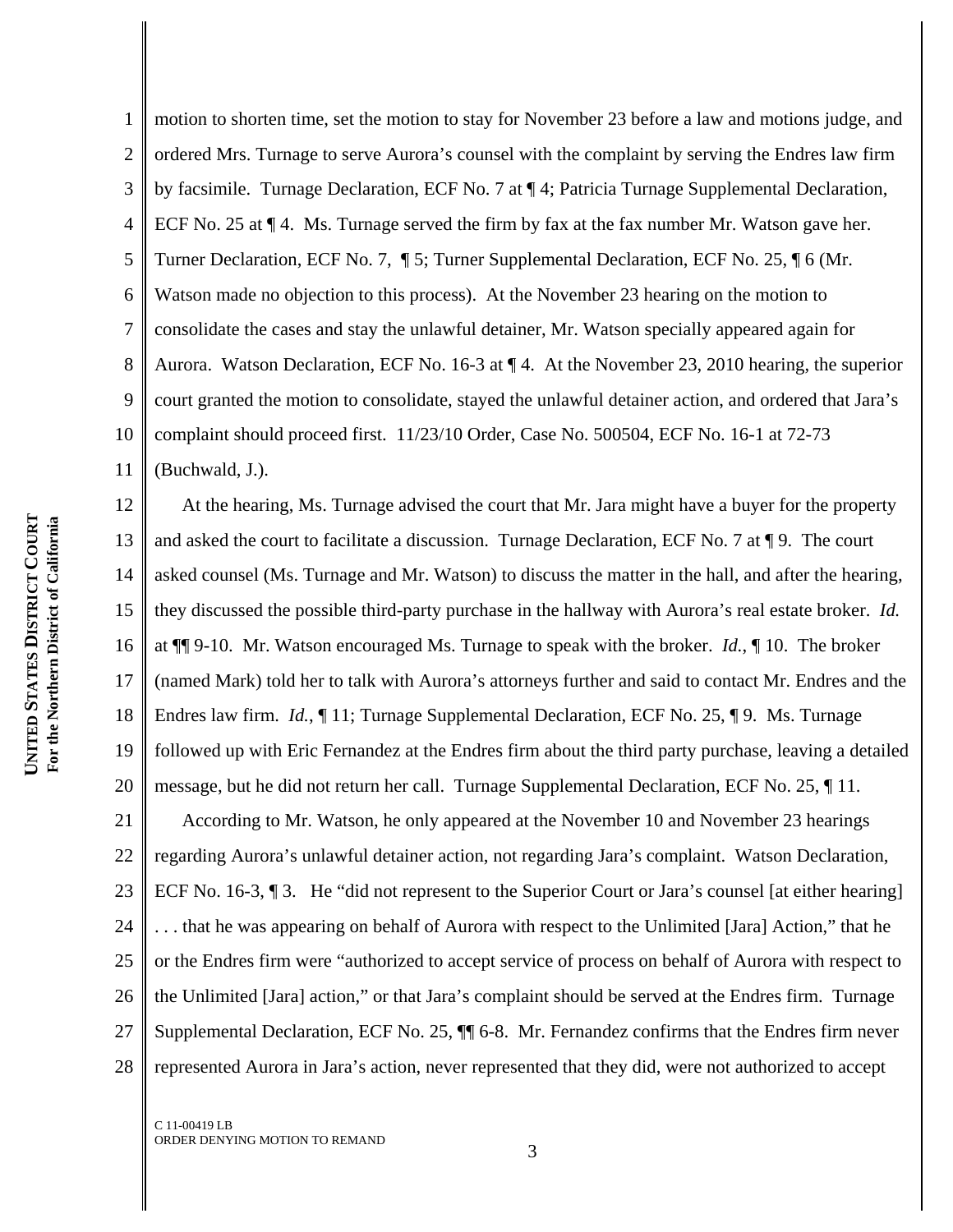1 2 3 service, and never represented that they were. Eric Fernandez Declaration, ECF No. 16-2,  $\P$  2-5. Plaintiff takes a different view of Mr. Watson's appearance at the November 10 and 23 hearings. According to Ms. Turnage, Mr. Watson specially appeared on November 10 and "[a]gain Mr. Watson appeared on behalf of Aurora [on November 23]. Mr. Watson made representations to the court that he was there on behalf of Aurora. He made no distinction to the court [at either hearing] that he was there only to represent . . . [Aurora] in the UD [unlawful detainer] action. No other counsel appeared purporting to represent Aurora on the [Jara] Complaint." Turnage Declaration, ECF No. 7, ¶¶ 3, 6. Similarly, Mr. Watson "did not tell [Ms. Turnage during the conversation about the possible third-party purchase] . . . that he did not represent Aurora in those matters." *Id.*, ¶ 10. In her supplemental declaration, Ms. Turnage adds that she talked to Mr. Watson before the November 10 hearing, he explained that he often appeared in unlawful detainer matters, and she essentially was surprised when he specially appeared on Jara's complaint too. Turnage Supplemental Declaration, ECF No. 25, ¶ 4. He gave her the fax number to serve him on November 10 and did not object to the process, thus leading the court to believe that the firm would accept service. *Id.*, **[6.** After the hearing on the motion to consolidate (meaning after November 23), Mr. Watson also said that he was going to ask to move up the first case management conference in the consolidated action, which confirmed to Ms. Turnage that he represented Aurora in both cases. *Id.*,  $\P$  10.

20 21 22 23 24 On November 23, 2010, Plaintiff amended the complaint to include attorney's fees in the prayer for relief. Turnage Declaration ECF No. 7, ¶ 13 (fees were requested in the body of the earlier complaint so change was insignificant). Plaintiff "caused the First Amended Complaint to be served on the Endres law firm" that same day. *Id.*, ¶ 13. She had "no reason to think Aurora would be represented by any counsel other than the Endres Law Firm. This understanding came from Mr. Watson's silence on the subject before the court and in the hallway." *Id.*

25 26 27 28 Ms. Turnage also did the following. On November 29, 2010, she called to speak with counsel at the Endres firm and left a message to call back about a possible third-party purchaser of the property. No one called back. *Id.*, ¶ 14. On December 3, 2010, she filed a Notice of Lis Pendes against the South San Francisco property and "caused [it] . . . to be served on the Endres Law Firm."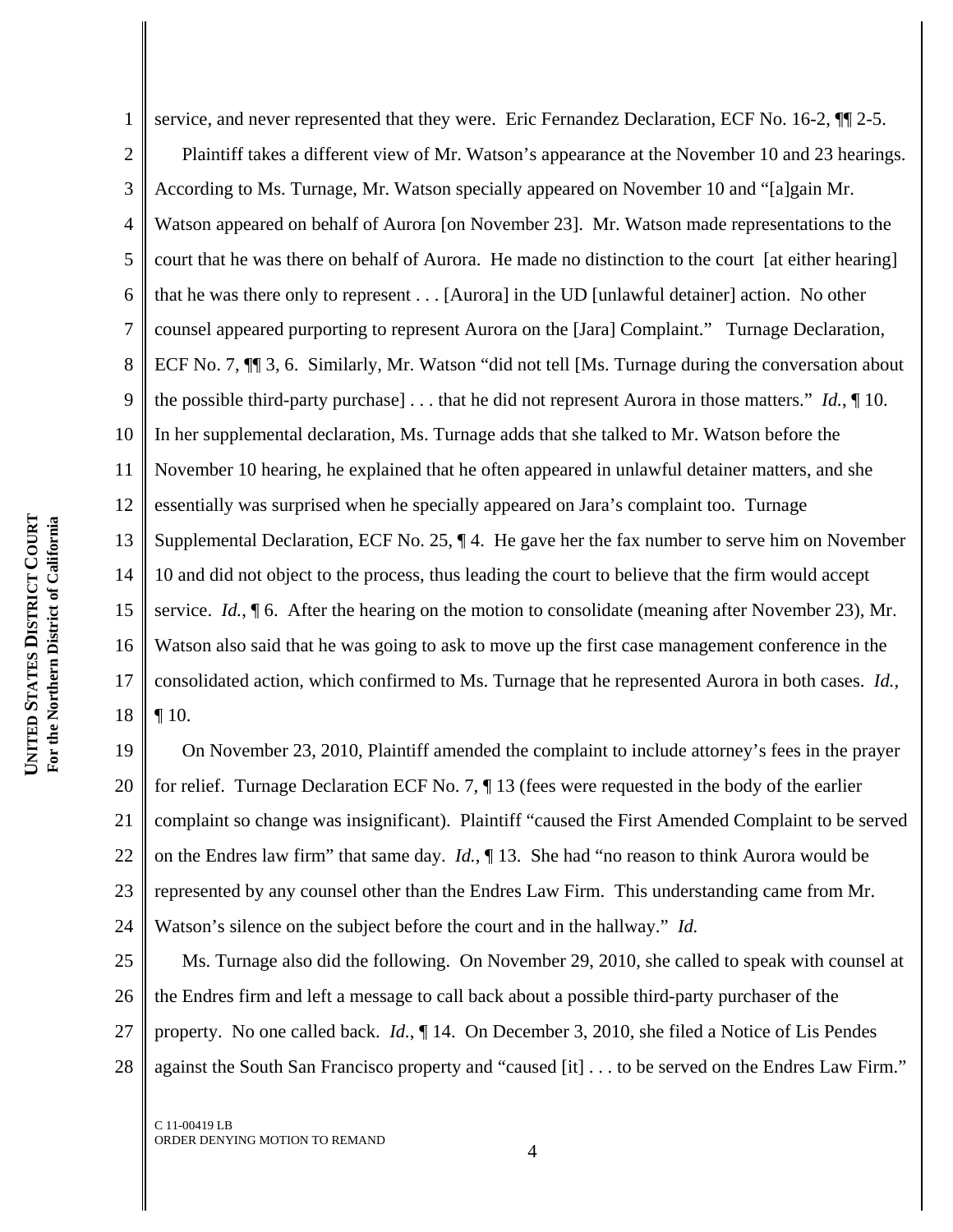2 3 4 5 6 7 She heard nothing from the firm saying that it could not accept service. *Id.*, ¶ 14. On December 3, 2010, she prepared the proposed order documenting the superior court's consolidation of the civil cases and stay of the detainer action and "forwarded it to the Endres law firm." She heard nothing from the firm saying that it was not authorized to review and accept the order. *Id.*, ¶ 16. On December 7, 2010, she served on the Endres firm the recorded Notice of Lis Pendens and the notice of case management and ADR packet for the Jara action. She heard nothing from the firm saying that it was not representing Aurora. Turnage Supplemental Declaration, ECF No. 25, ¶¶ 14-15.

8 9 10 11 12 13 On December 22, 2010, James Balser contacted Ms. Turnage, said that the Endres law firm could not accept service of the First Amended Complaint, and said that he had been hired to defend the consolidated action. Turnage Declaration, ECF No. 7, ¶ 17. On December 30, 2010, Mr. Balser signed acknowledgments of receipt of Mr. Jara's first amended complaint and the summons on behalf of Aurora and MERS.Proof of Service, ECF No. 1 at 51, Ex. 3 (Aurora); Proof of Service, ECF No. 16-1 at 5, Ex. 2 (MERS).

14 15 16 17 18 On January 28, 2011, twenty-nine days after signing the acknowledgments of receipt, Aurora and MERS removed this case (but not the unlawful detainer action) to federal court. Notice of Removal, ECF No. 1. On February 2, 2011, five calendar days and three business days after they filed removal papers in federal court, Aurora and MERS filed a notice of removal in San Mateo County Superior Court. Notice of Removal, ECF No. 16-1 at 7-8, Ex. 3

# **B. Documents Filed As Part of Removal Proceedings**

20 21 22 23 24 25 26 27 28 Certain documents are attached to ECF No. 1, the notice of removal to federal court filed on January 28, 2011. Those documents include the following: (1) Exhibit 1, which is the complaint and its exhibits (notice of default, trustee's deed upon sale, and Mr. Jara's loan payments), *see* ECF No. 1 at 6-39; (2) Exhibit 2, the first amended complaint, *see id.* at 40-49; (3) Exhibit 3, the executed notice and acknowledgment of service of the first amended complaint, *see id.* at 50-51; and (4) Exhibit 4, the "process, pleadings, and orders on file in the State Court Action," which are documents in Jara's state case in civil case number 500504, including proofs of service, the judge's November 23 order consolidating the cases and staying the unlawful detainer case, and the November 10 ex parte application to stay the case, *see id.* at 3, ¶ 9, and 52-85.

C 11-00419 LB ORDER DENYING MOTION TO REMAND

19

1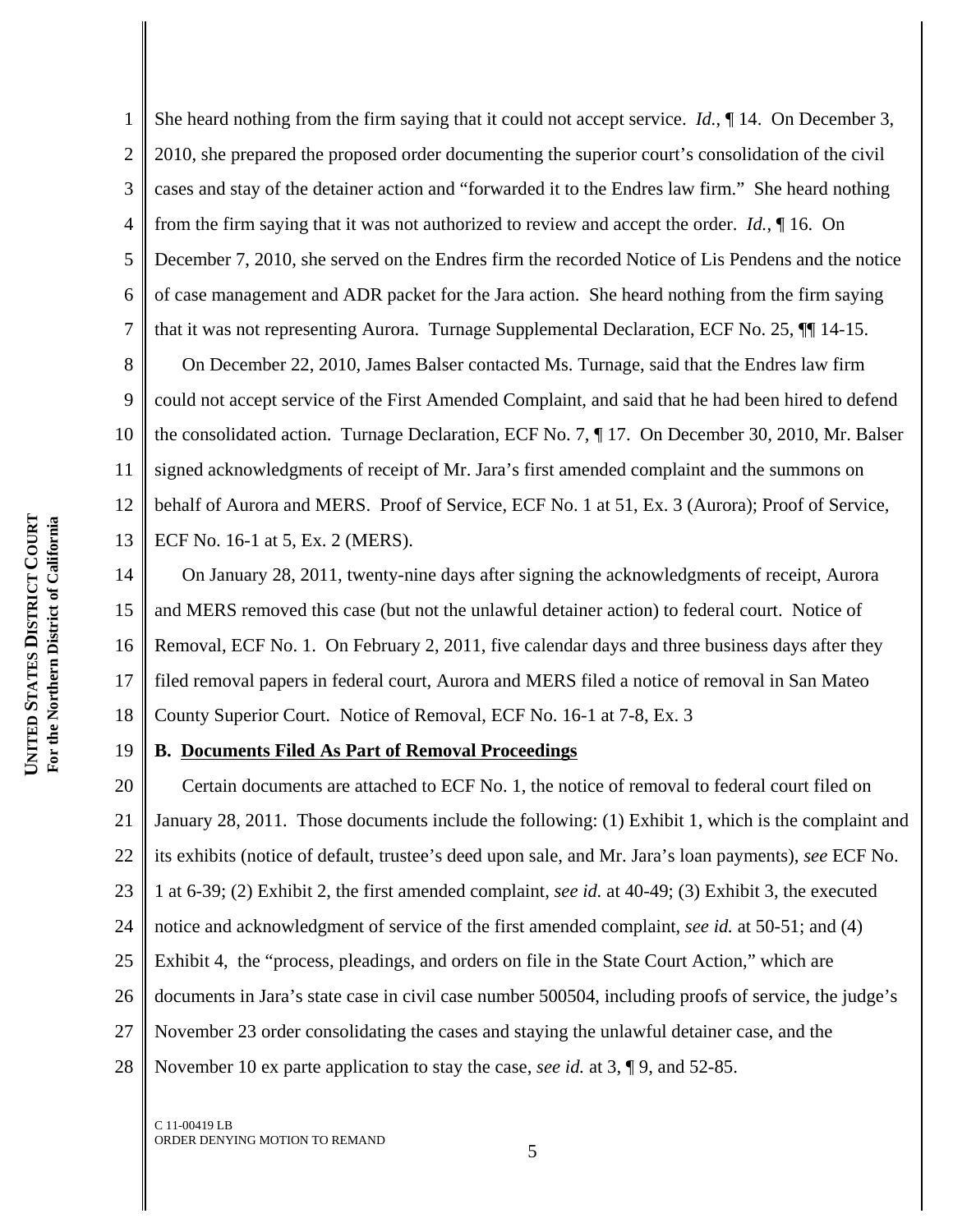1

2

3

4

14

15

**UNITED** 

## **III. DISCUSSION**

Plaintiff objects to removal on two grounds: (A) Defendants did not remove the case within 30 days of service; and (B) removal is defective because not all of the state court filings were attached to the notice of removal.

5 6 7 8 9 10 11 12 13 Defendants seeking to remove a case to federal court bear the burden of showing federal jurisdiction and compliance with the requirements for removal. *See California ex rel. Lockyer v. Dynegy, Inc.*, 375 F.3d 831, 838 (9<sup>th</sup> Cir. 2004). Preliminarily, the parties do not contest that the court has subject-matter jurisdiction, presumably because the complaint includes federal question claims, which in turn give the court jurisdiction over the state law claims. *See* First Amended Complaint, ECF No. 1 at 45-46, ¶¶ 23-30 (claims made under the Real Estate Settlement Procedures Act (12 U.S.C. §§ 2601 *et seq.*), the Truth in Lending Act (15 U.S.C. §§ 1641 *et seq.*), and the Fair Debt Collection Practices Act (15 U.S.C. §§ 1692 *et seq.*); Motion to Remand, ECF No. 8 at 5; Opposition, ECF No. 16 at 4.

The issues here then are only timeliness of removal and compliance with other procedures. The court holds that removal was timely and that the removal procedures were not defective.

#### 16 **A. Timeliness of Removal**

17 18 19 20 21 22 23 24 25 26 27 The complaint here shows federal questions, and thus removability appears on the face of the complaint. That means that the notice of removal must be filed within 30 days after receiving the initial complaint "through service or otherwise" or within "30 days after the service of summons upon the defendant." 28 U.S.C. § 1446(b). The words "or otherwise" do not dispense with the requirements for formal service of process. *See Murphy Bros. v. Michetti Pipe Stringing, Inc.*, 526 U.S. 344, 354 (1999). Under California law, service on corporations may be accomplished by serving the summons and complaint on certain persons (like the person designated as agent for service of process) by methods that include personal service, substitute service, and mail coupled with acknowledgment of receipt. *See* Cal. Code Civ. P. §§ 415.10, .20, .30, .50, 416.10. Service to an entity outside of California may be accomplished by first class-mail with a return receipt. Cal. Civ. Code § 415.40. Facsimile is not one of the methods for service.

28

The bottom line here is that Plaintiff did not serve Defendants. Instead, Ms. Turnage provided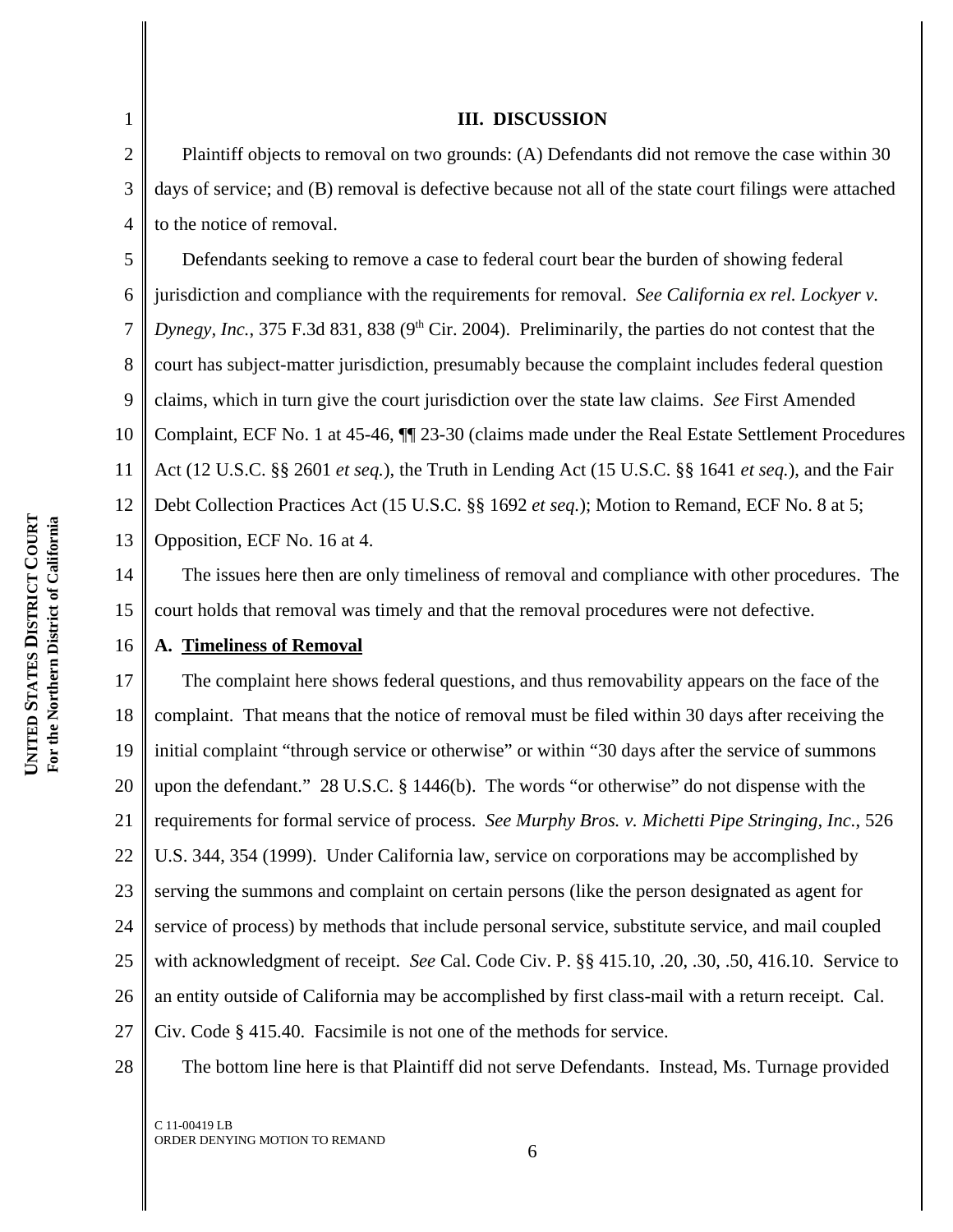1 2 3 4 5 the initial complaint by facsimile to the Endres law firm, thinking that the firm had somehow agreed to accept service by facsimile. This record does not establish that explicit agreement, for example, by establishing explicit representations at the November 10, 2010 state court hearing. Indeed, there is no transcript of that hearing. What the record shows is that Plaintiff assumed that service was accepted, and Defendants never agreed to accept service.

6 7 8 9 10 11 Defendants did accept service, however, on December 30, 2010. The thirty-day period ran from then, which means that the notice of removal filed on January 28, 2011 was timely. Also, Plaintiff does not dispute that service on MERS was effective only on December 30, 2011. MERS also had the right to remove the case to federal court within 30 days after service. *See Destfino v. Reiswig*, 630 F.3d 952, 956 (9<sup>th</sup> Cir. 2011) (each defendant is entitled to 30 days to exercise his removal rights after being served).

12 13 14 15 16 17 18 19 One related issue is whether all Defendants acquiesced to removal. *See Proctor v. Vishay Intertechnology Inc.*, 584 F.3d 1208, 1225 (9<sup>th</sup> Cir. 2009) (all defendants must join in the application for removal). Defendant California Western Reconveyance has been served and consented to this court's jurisdiction. *See* ECF No. 24. California Western's counsel apparently is taking no position on Plaintiff's motion to remand, and asked for an extension of time to file an answer only to ensure that her client had an adequate time to respond. Declaration of Glen Moss, ECF No. 26 at ¶ 2. California Western had notice of the June 2, 2011 hearing date. *Id.*, ¶ 3 and attached proof of service.

### 20 **B. Other Defects in Removal**

21 22 23 24 25 26 27 28 Plaintiff argues that the removal papers should have included the filings in the unlawful detainer action too. *See* 28 U.S.C. § 1446(a) (requires notice of removal with a short and plain statement of the ground for removal, together with copies of the process, pleadings, and orders served on the defendants). But as Defendants point out, the only case properly removed is this case, which is the only case with federal claims. The detainer case remains a separate case. Opposition, ECF No. 16 at 7. Indeed, the superior court's order designated this case the lead case and stayed the unlawful detainer pending the resolution of Plaintiff's challenges to the trustee's sale. *See* 11/23/10 Order, Case No. 500504, ECF No. 16-1 at 72-73. Given that the unlawful detainer action is a separate case,

C 11-00419 LB ORDER DENYING MOTION TO REMAND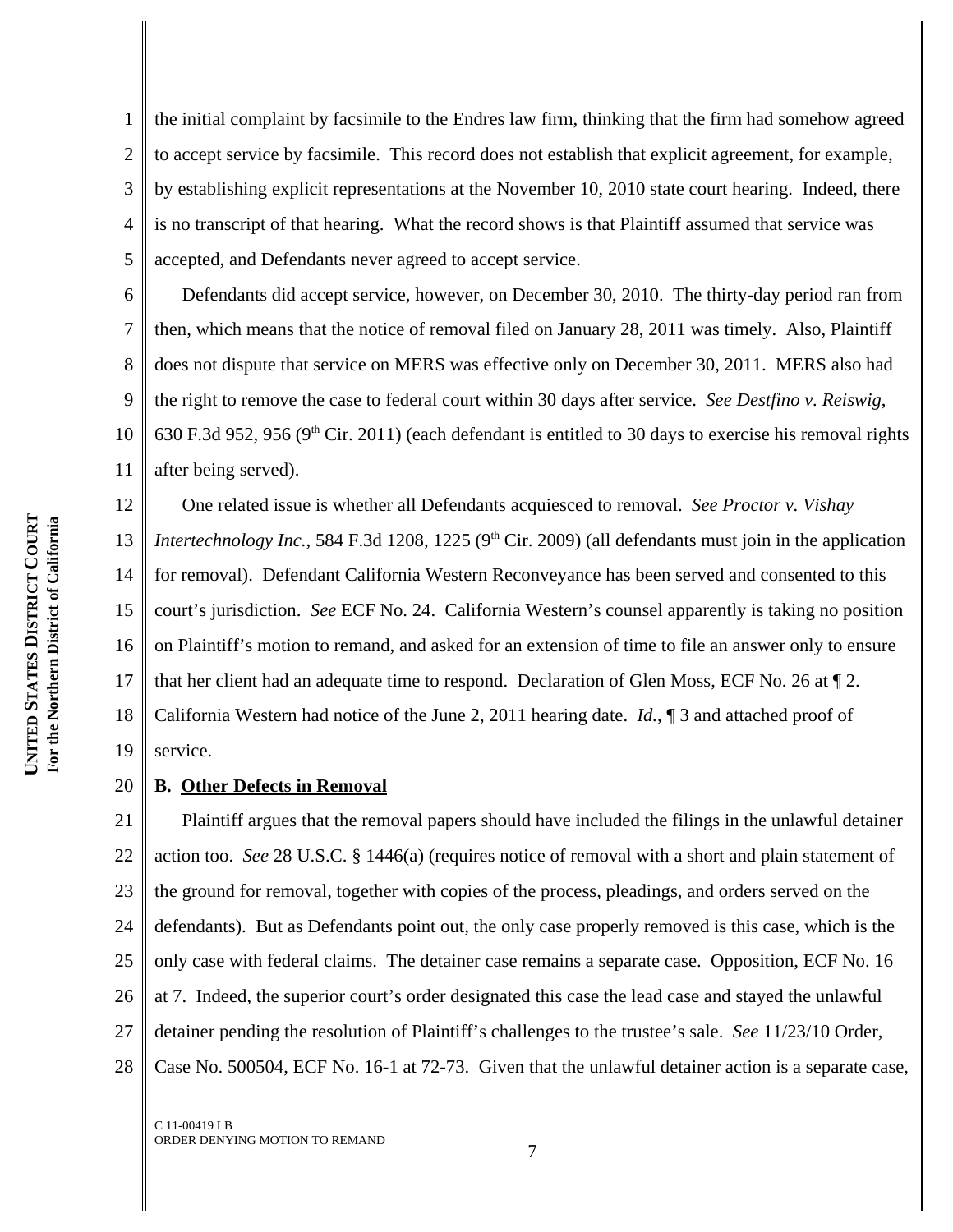1 2 Aurora and MERS were not required to file the documents associated with the unlawful detainer action as part of the removal notice.

3 4 5 6 7 8 9 10 11 12 13 14 The issue for Plaintiff is not really the federal forum but instead seems to be whether the unlawful detainer case will be stayed during the pendency of the federal action. *See* Motion to Remand, ECF No. 8 at 8-10. Indeed, Plaintiff prepared a stipulation about removing the entire case here. *Id.* at 4; Declaration of Glenn Moss, ECF No. 10,  $\P$  2. Plaintiff's counsel confirmed this concern at oral argument.Defendants point out that removal does not change anything except for the identity of the court addressing Jara's complaint. Opposition, ECF No. 16 at 7. The court agrees that the state court's decision to stay the detainer action should not be altered merely because the case with federal questions was removed to federal court. Defendants confirmed at the June 2 hearing that they agreed that the state court unlawful detainer case should and will remain stayed pending this court's consideration of Jara's now-federal case. Put another way, they assured the court that they would not seek to lift the stay in the unlawful detainer action and that this case would precede the state detainer action, just as the state court ordered.

15 16 17 18 19 20 21 22 23 24 Plaintiff also challenges Defendants' alleged failure to "promptly" file a copy of the notice of removal with the state court. Motion to Remand, ECF No. 8 at 9. The argument seems to be that the notice in state court was filed on February 2, 2011 (a few days after the January 28 notice of removal here), and (again) that the notice ignores the consolidation order. *Id.* The superior court directed that all filings for both cases be filed under civil case number 500504, so notice is effective as to both cases. To the extent that Plaintiff argues that the several-day lapse means that notice in state court was not filed "promptly," the court rejects that argument. *See, e.g., Rubin v. Air China, Ltd.*, No. C 10-5110 LHK, 2011 WL 1002099, at \* 4 (N.D. Cal. Mar. 21, 2011) (collecting cases) ("promptly" does not mean "simultaneously;" eight-day delay in filing notice of removal with state court did not warrant remand).

25 26 Because the court denies remand, it also denies Plaintiff's motion for attorney's fees. *See* 28 U.S.C. § 1447(c) (authorizes attorney's fees upon remand of a case to state court)).

**IV. CONCLUSION**

The court **DENIES** Mr. Jara's motion to remand and request for attorney's fees.

C 11-00419 LB ORDER DENYING MOTION TO REMAND

27

28